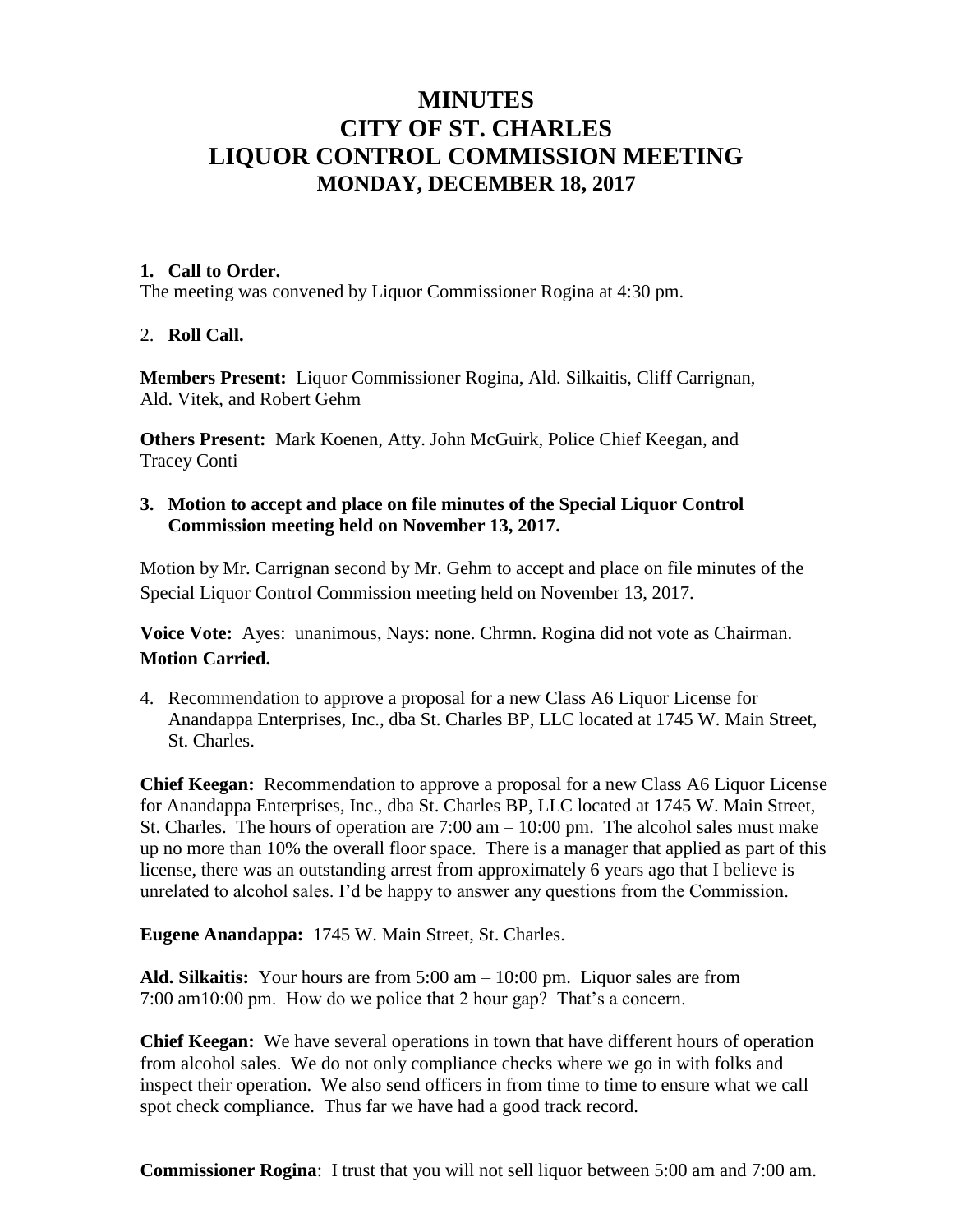### **Mr. Anandappa:** No.

**Commissioner Rogina:** You understand that if this body approves, you will come back here tonight for Government Operations with the final step being City Council in January.

Motion by Mr. Gehm, second by Vitek to approve a proposal for a new Class A6 Liquor License for Anandappa Enterprises, Inc., dba St. Charles BP, LLC located at 1745 W. Main Street, St. Charles.

**Roll Call:** Ayes: Carrignan, Vitek, Gehm; Nays: Silkaitis. Chrmn. Rogina did not vote as Chair. **Motion Carried.**

5. **Recommendation to approve an Ordinance Amending Title 5 Entitled, "Business Licenses and Regulations", Chapter 5.20, "Massage Establishments", Section 5.20.110, "Conditions and Restrictions of Licenses" of the St. Charles Municipal Code.**

**Chief Keegan:** Recommendation to approve an Ordinance Amending Title 5 Entitled, "Business Licenses and Regulations", Chapter 5.20, "Massage Establishments", Section 5.20.110, "Conditions and Restrictions of Licenses" of the St. Charles Municipal Code.

We've had an ongoing attempt to legitimize and professionalize massage establishments here in St. Charles. As part of that we stand in a constant state of readiness to not only review our ordinances, but what's going on in the marketplace. The attached ordinance modification regulates that if any misconduct of a sexual nature is either observed or reported the licensed massage facility must notify the St. Charles Police Department.

I vetted this through Council, Atty. McGuirk has looked at this, and we are the trendsetters in this regard. I looked to see what was out there from adjoining municipalities we are trailblazers. I'd be happy to answer any questions.

Motion by Carrignan, second by Vitek to recommend approval of an Ordinance Amending Title 5 Entitled, "Business Licenses and Regulations", Chapter 5.20, "Massage Establishments", Section 5.20.110, "Conditions and Restrictions of Licenses" of the St. Charles Municipal Code.

**Roll Call:** Ayes: Carrignan, Vitek, Gehm; Silkaitis; Nays: None. Chrmn. Rogina did not vote as Chair. **Motion Carried.**

# 6. **Recommendation to approve a proposal for an E6 Special Late Night Event Permit for The Finery & Blacksmith Bar, Located at 305 W Main Street, St. Charles.**

**Chief Keegan:** Recommendation to approve a proposal for an E6 Special Late Night Event Permit for The Finery & Blacksmith Bar, Located at 305 W Main Street, St. Charles.

We do have an ordinance revision from a couple years ago that allows proprietors who do not possess a late night permit to apply for up to 4 permits a year under the E6 licensure for a specific night. Juliette and David have asked for New Year's Eve. I am going to bring this forward to City Council tonight under New Business. Juliette is here to answer any question.

**Ald. Silkaitis:** It says in the summary that it's supposed to be submitted 45 days in advance.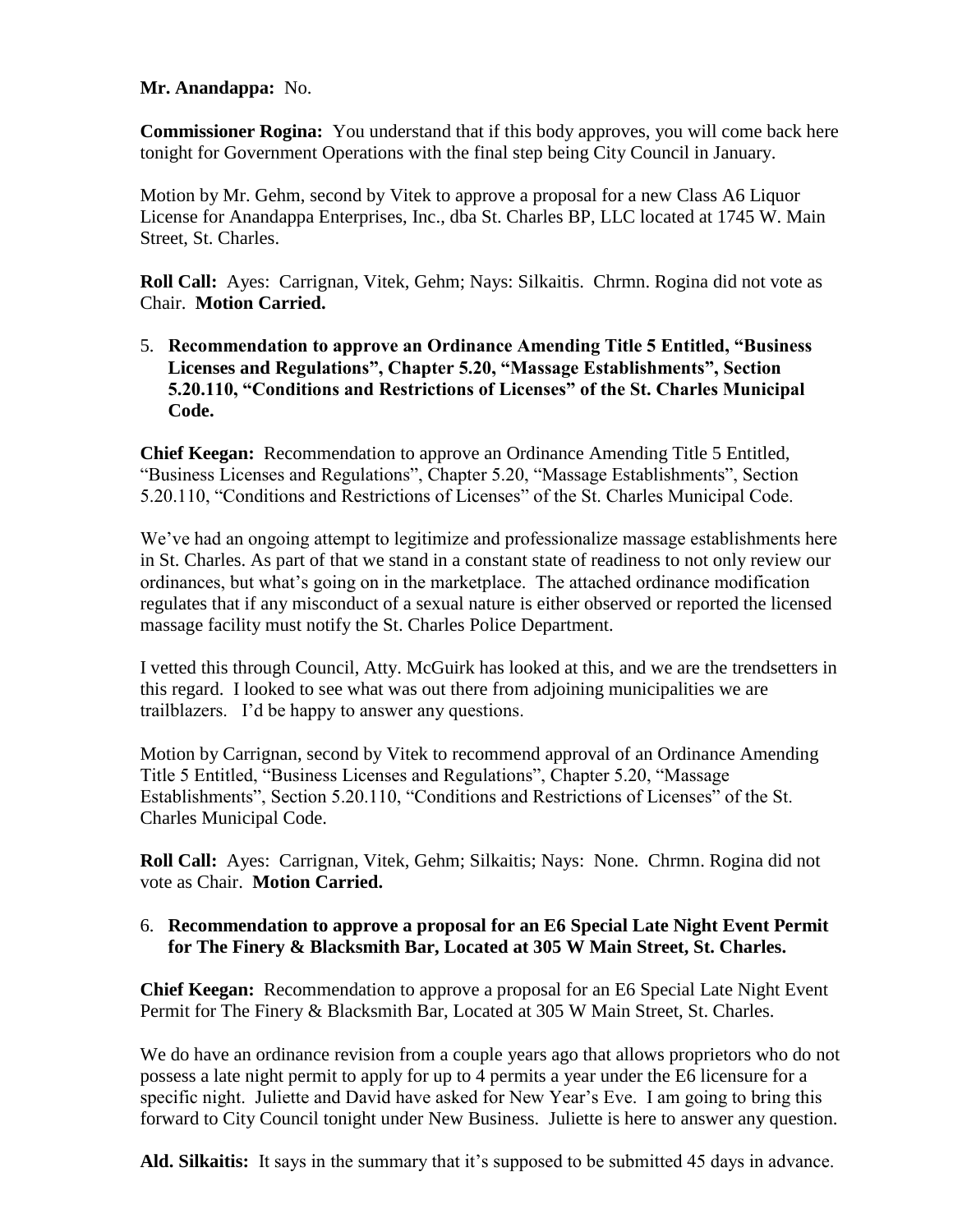This is not 45 days in advance.

**Chief Keegan:** This came in and with the way our schedule works out, if we were to push his back, City Council would miss New Year's Eve. The paperwork came in and was brought to our attention just about a week ago. We have done this in the past.

**Ald. Silkaitis:** Our ordinance states 45 days in advance, not 2 weeks in advance.

**Chairman Rogina:** The Finery has been in business for several years with no issues. I think sometimes its good practice for us as a City to recognize what a business does for our community as well. You're right.

**Ald. Silkaitis:** I would ask that next year you follow what the ordinance says.

**Juliette Rayes:** Absolutely. I apologize. I wasn't aware that it had to be in 45 days prior. Next year we will make sure it's in within that amount of time.

Motion by Mr. Carrignan, second by Gehm to recommend for approval a proposal for an E6 Special Late Night Event Permit for The Finery & Blacksmith Bar, Located at 305 W Main Street, St. Charles.

**Roll Call:** Ayes: Carrignan, Vitek, Gehm; Silkaitis; Nays: None. Chrmn. Rogina did not vote as Chair. **Motion Carried.**

7. Mitigation hearing regarding massage license violation for the Shangri-La Massage & Spa, 2015 Dean Street, St. Charles.

**Chairman Rogina:** I have a prepared statement. The hearing in the matter of the massage establishment license of Shangri-la Massage and Spa was held in this chamber on November 13, 2017. Seven violations of the massage establishment code of an original complaint sworn by Chief James Keegan were heard. Written evidence and testimony were presented by both the Chief through his attorney, and by Shangri-la Massage and Spa through its attorney. As part of my responsibilities as Liquor Commissioner; I issued a ruling on each of the seven alleged violations. All council, respondent, and members of this commission received the ruling. I determined that each violation by a preponderance of the evidence was violated. In accordance with the ruling set forth by Judge David Akamen on September 20, 2017, I will proceed to adjudicate a disposition within 10-14 days after hearing reasonable evidence in mitigation by council for Shangri-la Massage  $\&$  Spa. I will ask for a motion to enter executive session to discuss such disposition after this mitigation hearing. With that council are you prepared to make a mitigation argument?

**Mr. Miller:** I am. Thank you Mr. Chrmn. (Mr. Miller handed out a packet of information.) Thank you for the opportunity to present my client's argument in mitigation for the Liquor Commission's findings of November 27, 2017. As such, we accept the Commission findings, but for the purpose of this hearing and for our quest in mitigation to recognize the seven months suspension in business license of Shangri-La Massage and Spa, LLC, from February, 2017 to approximately September, 2017 as punishment enough for my client.

As you may be aware my client Lifa Jiang who is the owner of Shangri-La migrated from China about five years ago in 2012, looking for and pursuing the American dream. She worked hard to secure her massage therapist license and to gather the necessary capital and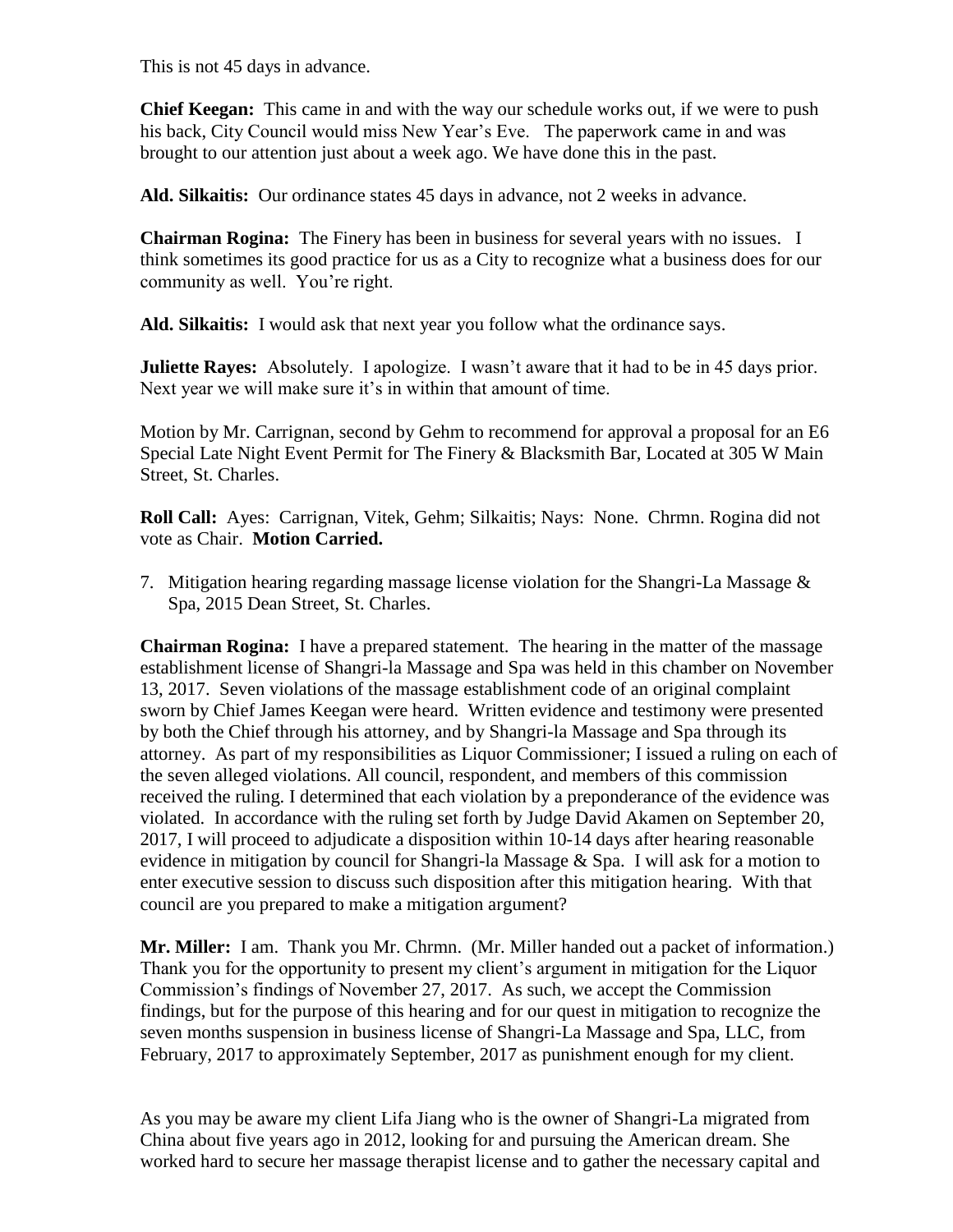resources to open her own business. In our about May of 2016 Lifa was finally able to open her own business and recognize her own little slice of the American dream. Moreover Lifa made significant investments in opening her business by purchasing the building at 2015 Dean Street, and making improvement in the interior that totaled between the building and the leasehold improvements about \$750,000. Her goal by making this significant investment in St. Charles was simply to become a permanent contributor to the overall economic engine of the City of St. Charles and to be a good business citizen of the City of St. Charles. By all accounts leading up to January 11, 2017 Shangri-La was an outstanding member of the community. In fact Shangri-La was presented the Community Image Award by the Chamber of Commerce. Additionally, Shangri-La participated in many philanthropic events and situations caused by contribution of money to the following: Illinois Association of Retired Disabled Firefighters, being a sponsor and volunteer of the St. Charles Chamber of Commerce Golf Outing, Contributing to the Paternal Order of Police for the Kane County Sheriff, contributing to the Illinois Firefighter's Association, contribution to the Illinois Police Coalition, among others. This is just a small caption of what she's given back to the community.

Nevertheless, on or about January 11 all of Lifa and Shangri-La's goodwill was dashed in the actions of one rouge employee. The employee was acting outside the scope of her job responsibilities, and without the knowledge, direction, or approval from Lifa herself. When this rogue employee was arrested for her active solicitation on January 11, 2017 Lifa terminated this employee immediately. Please see the employee rules Lifa has, and this is Mrs. Cui signature to the rules and regulations that we discussed back at the hearing for your edification and review. In fact all of her employees are responsible for signing these employee rules. I'm working with Lifa right now to come up with a different employee contract to tighten it up.

Additionally, if you were to walk into her establishment you would fine, and I included it, there is a note that is on the wall that specifically forbids any act of solicitation whatsoever. That's posted in every one of the rooms. She takes this seriously; this isn't something she just casts off as a minor excursion. This is her livelihood. Since being reopened in late September Lifa has a meeting every morning with her employees to discuss what the rules are and reinforce that there is no solicitation whatsoever. That's reaffirmed by the sign on the wall giving her phone number, as a matter of fact, if there is any type of solicitation. Additionally, any new employees that she's hired she does background checks. Anyone who's been arrested for solicitation and or drugs she does not hire. She's making the efforts to try to instill confidence in this committee on a go forward basis we're putting in the safeguards necessary to make sure this isn't going to happen again.

Lastly, Lifa has insured that since the reopening there is always a manager on site. I know that was a great concern. We believe that evidence showed that she was on site, maybe she wasn't exactly managing the actual massage itself, but she was on site, she knows that's a real hot button with the committee to insure there is always a manager on site. I know there have been spot checks done since she's reopened and there haven't been any issues with a manager being on site.

Given the isolated incident on January 11, Lifa's willingness to put in place any safeguard measures that will ensure that nothing like this ever happens again, we ask this commission to suspend the license of Shangri-La for a period of seven months; Retroactive to the period that she already was suspended, February, 2017 – September, 2017. That was obviously a crippling economic event for her and her family.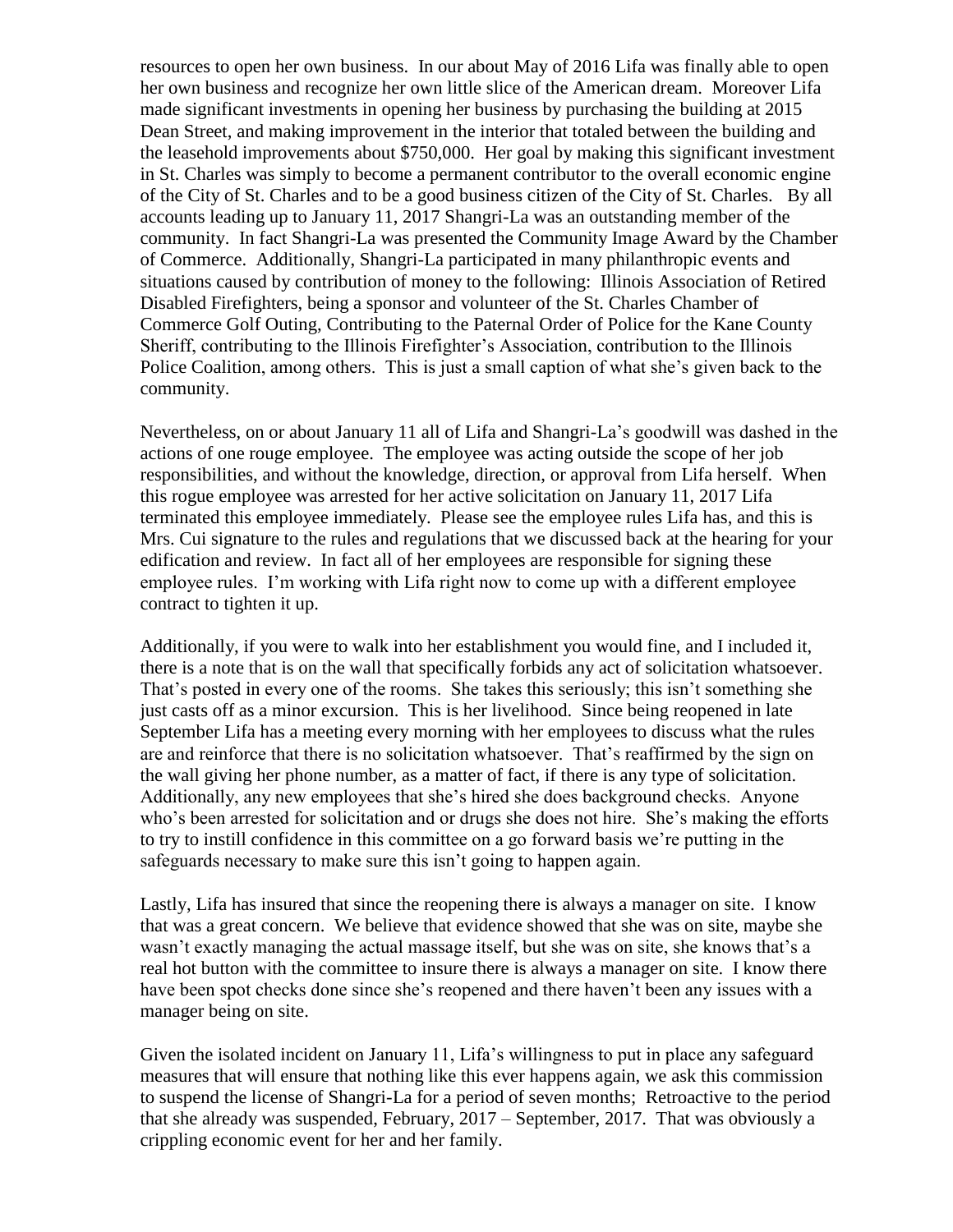Finally we ask that this commission show compassion to Lifa and Shangri-La during the season of goodwill, and allow for Shangri-La to continue operating here in the City of St. Charles with whatever measures are necessary to give the Commission the confidence that the safety of the community is protected and the acts of solicitation will never happen again at 2015 Dean Street.

Thank you and Happy Holiday's.

Lastly, Lifa wanted me to read a statement that she wrote. I'll read it verbatim.

I would like to say that in this case I was innocent and the biggest victim. I recruited a robber in my company and for her own personal benefit, regardless of my company's rule, regardless of my children and family. This has given my family a devastating catastrophe. The biggest victims of this disaster are me and my children. My family never laughed and three very good kids became quiet. All my friends are sorry for me. I hope the Chrmn. sympathizes with me. Let my child out of the shadows. Give me a chance to take care of my company. I spent everything in the establishment on the company. Our company area is 5000 sq. ft. the decoration took 2 years, and the environment is first class. I am also an honest, diligent, hard-working manager and mother. I hope this disaster no longer hurt an innocent family. I just want to run my store legally and believe my company will be the best in this city's residence for its leisure play. Thank you.

**Chrmn. Rogina:** I instructed the Commissioners that they are allowed to ask any questions. I have one to start off with; in referencing the Shangri-La and Spa employee rules that you provided in the packet. Is that something that's been created since the hearing? I ask this because this was not submitted as evidence during the hearing.

**Mr. Miller:** It was not, and this was the original, yes every employee had signed one prior to January 11, 2017. This was the writing that came up in the context of the hearing. They translated in Chinese; this is Mrs. Cui's agreement. Like I had indicated earlier, when I read this originally I was concerned because number 2 is the clause that tries to preclude acts of solicitation. It's just not written very well. I'm working with her to come up with an employment contract. It will be similar to this, but a little more stringent as it relates to the employee agreement that no solicitation take place. As I said she has a meeting with her employees every morning to discuss the issue of solicitation and to ensure it's reinforced on daily basis.

**Mr. Carrignan:** You talk about being sorry, but I haven't heard anything about how you plan to enforce any change. How are you going to enforce changes in the way the company operates? The employee contract, how are you going to make that work?

**Mr. Miller:** I think in terms of what Lifa can do, she's going to tighten up the contract, post it in massage rooms that there is no sexual acts that are supposed to be solicited and with the mandatory requirement we would change the sign and say that reporting to the police is a mandatory requirement if that's decided. Additionally, she is doing background checks on the employees to ensure that no one else has been arrested for solicitation and their background and or drugs. I think we could include acts of violence if you want as well. I think that would be prudent. She's open to whatever safeguards this Commission feels would be prudent to put into place that would give you the Confidence that would allow for her to run her business. Like we said, we believe this was one rogue employee that basically was out for her own economic benefit. This certainly doesn't speak to the majority of the employees and or my client, Lifa herself, in